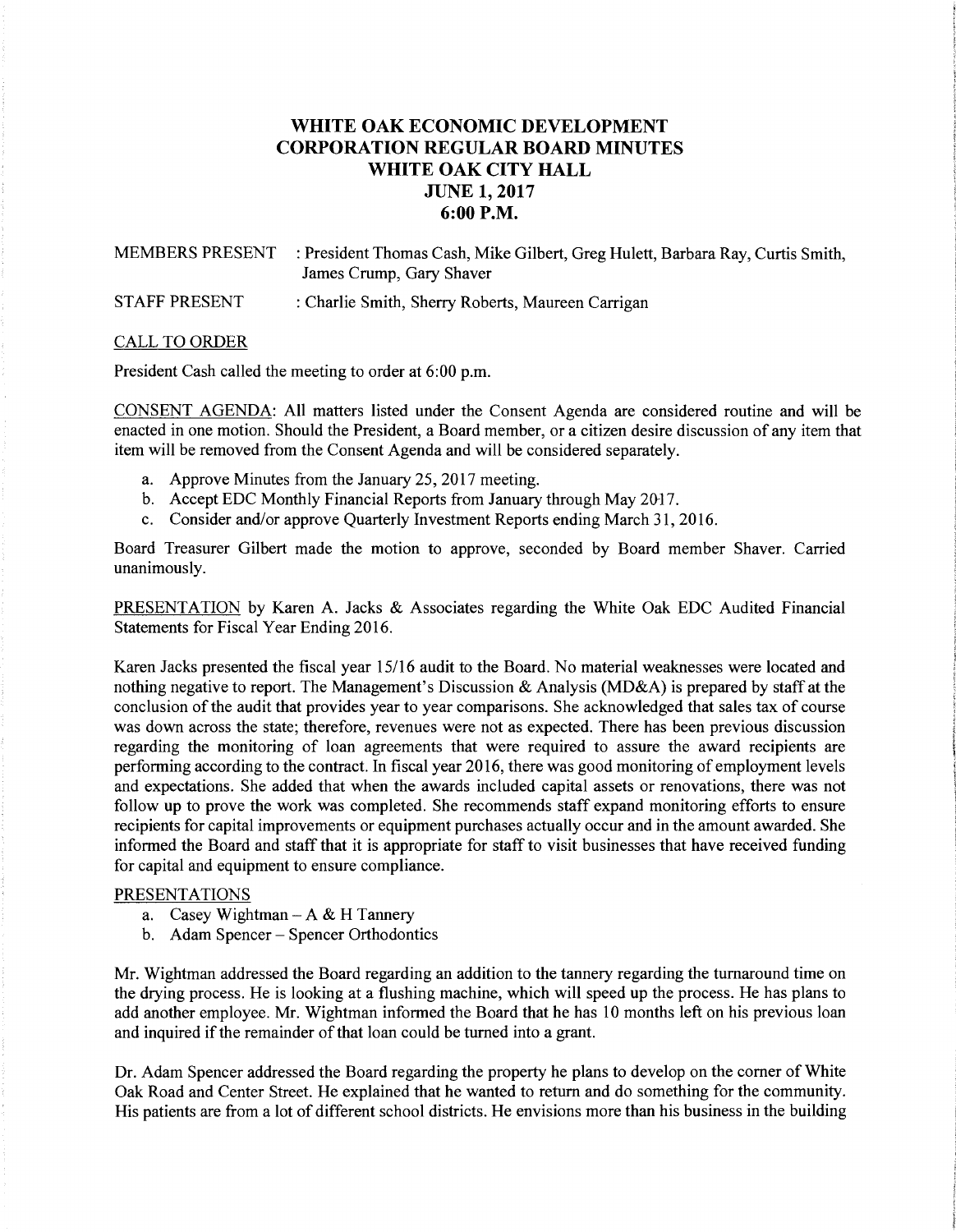due to additional space. The building will be just under 10,000 square feet and will include rental spaces. His plan is to bring in a nice coffee retailer with inside and outside seating and a drive-thru. This will clean up that corner. He informed the Board that any kind of dental equipment is expensive. His office would be the anchor tenant in the plaza. The architect is Adam Bodovsky. President Cash asked Dr. Spencer ifhe has purchased the property. Dr. Spencer answered that the property is in the closing process. President Cash asked how soon he planned to begin the project. Dr. Spencer answered that he does not plan to waste time, but obviously there is the demolition process and dirt work. He anticipates the project taking around a year to complete from the day of close. The plaza will include four rental places and his satellite office.

Board member Shaver questioned what entity will own the real estate. Dr. Spencer answered that his property company will own the real estate. Board member Shaver then acknowledged that the application for assistance is requested by the orthodontic practice and the request is for \$182,000 for orthodontic equipment. Dr. Spencer confirmed this.

EXECUTIVE SESSION - The White Oak Economic Development Corporation Board will meet in Executive Session as authorized by Title 5, Chapter 551, Texas Government Code, The Texas Open Meetings Act, for the following purpose:

Entered closed session at 6:23 p.m.

Section 551.087 - Deliberation regarding Economic Development Negotiations: Discussion regarding negotiations with the following:

- a. Casey Wightman  $-A & H$  Tannery
- b. Adam Spencer- Spencer Orthodontics

RECONVENE TO OPEN SESSION - Consideration, discussion, and possible action on:

Reconvened into open session at 6:40 pm.

Section 551.087 - Deliberation regarding Economic Development Negotiations: Discussion regarding negotiations with the following:

a. Casey Wightman  $-A & H$  Tannery

Board Treasurer Gilbert made the motion to grant A & H Tannery \$6,000 for the purchase of taxidermy equipment with receipts as proof of purchase, seconded by Board member Shaver. Carried unanimously.

b. Adam Spencer- Spencer Orthodontics Vice-President Smith made the motion to grant Spencer Orthodontics \$100,000 to help purchase the needed equipment for the White Oak orthodontic clinic with receipts as proof of purchase, seconded by Treasurer Gilbert. Carried unanimously.

DISCUSSION AND/OR ACTION regarding audits of current performance agreements and incentive contracts.

Assistant City Manager asked the Board if anyone had any questions on the documents provided. No one had any questions.

DISCUSSION regarding Texas Wide Open for Business Site Selection Database

Since there was not a full attendance of the Board, the decision was made to discuss this at the next meeting.

PRESENTATION by staff regarding available incentive programs.